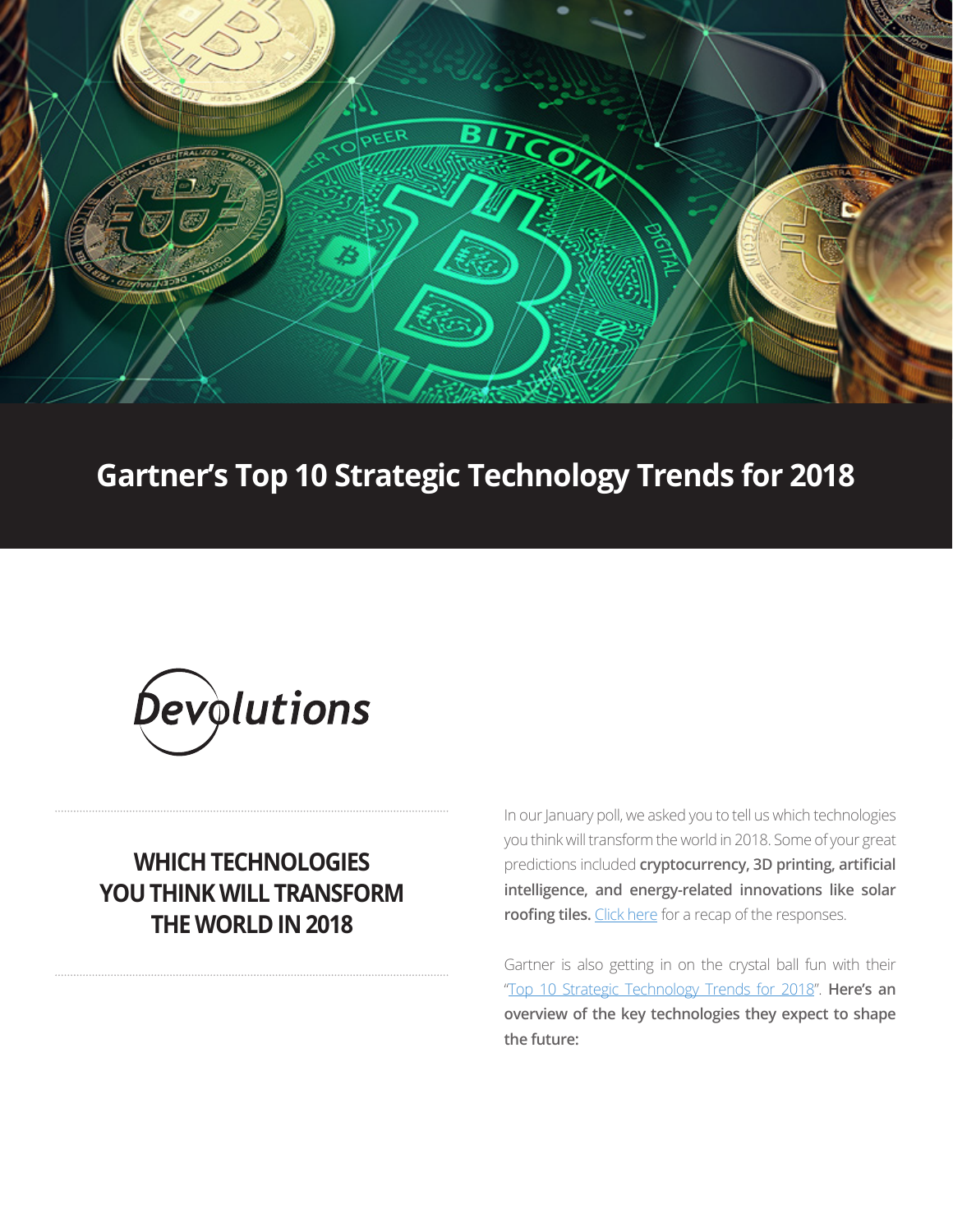#### **1. AI FOUNDATION**

According to Gartner, "creating systems that learn, adapt and potentially act autonomously will be a major battleground for technology vendors through at least 2020". Furthermore, according to a survey of Gartner Research Circle members, "59% of organizations are still gathering information to build their own AI strategies" — which means **we are at the very beginning of the Age of AI Glory.**

The challenge is that AI depends on a lot  $-1$  mean A LOT  $-$  of data. That's where machine learning, deep learning and reinforcement learning enter the picture, as these data sources feed AI the information it needs to be useful and consistent.

#### **2. INTELLIGENT APPS AND ANALYTICS**

Intelligent apps and analytics — which are driven by AI — are already being used by many companies, but these technologies are getting smarter and having bigger and broader impacts in all areas of life (**think Siri, Cortana and Google Now**). According to Gartner, virtually every app, application and service will incorporate some level of AI within the next few years.

#### **3. INTELLIGENT THINGS**

What's an intelligent thing, you may ask? Well, it's an intelligent piece of technology designed **to make our lives easier and more efficient** — like drones, self-driving cars, IoT-connected refrigerators, and so on. Once these intelligent things start working together (like maybe your fridge will automatically tell your drone to go grab some milk from the store), then life as we know it will be transformed.

## **4. DIGITAL TWINS**

According to Gartner, a digital twin is a "**digital representation of a real-world entity or system**". What makes this technology astonishing is that the digital representation (i.e. the digital twin) could potentially function in real time, leveraging AI and big data analytics to interact with and evaluate all kinds of 'what if' scenarios. Gartner estimates that by 2020, digital twins will exist for potentially billions of things. I'm still trying to grasp this concept, but I've found [this article](https://www.gartner.com/smarterwithgartner/prepare-for-the-impact-of-digital-twins/) by Gartner contributor Christy Pettey to provide a helpful overview. Check it out to learn more.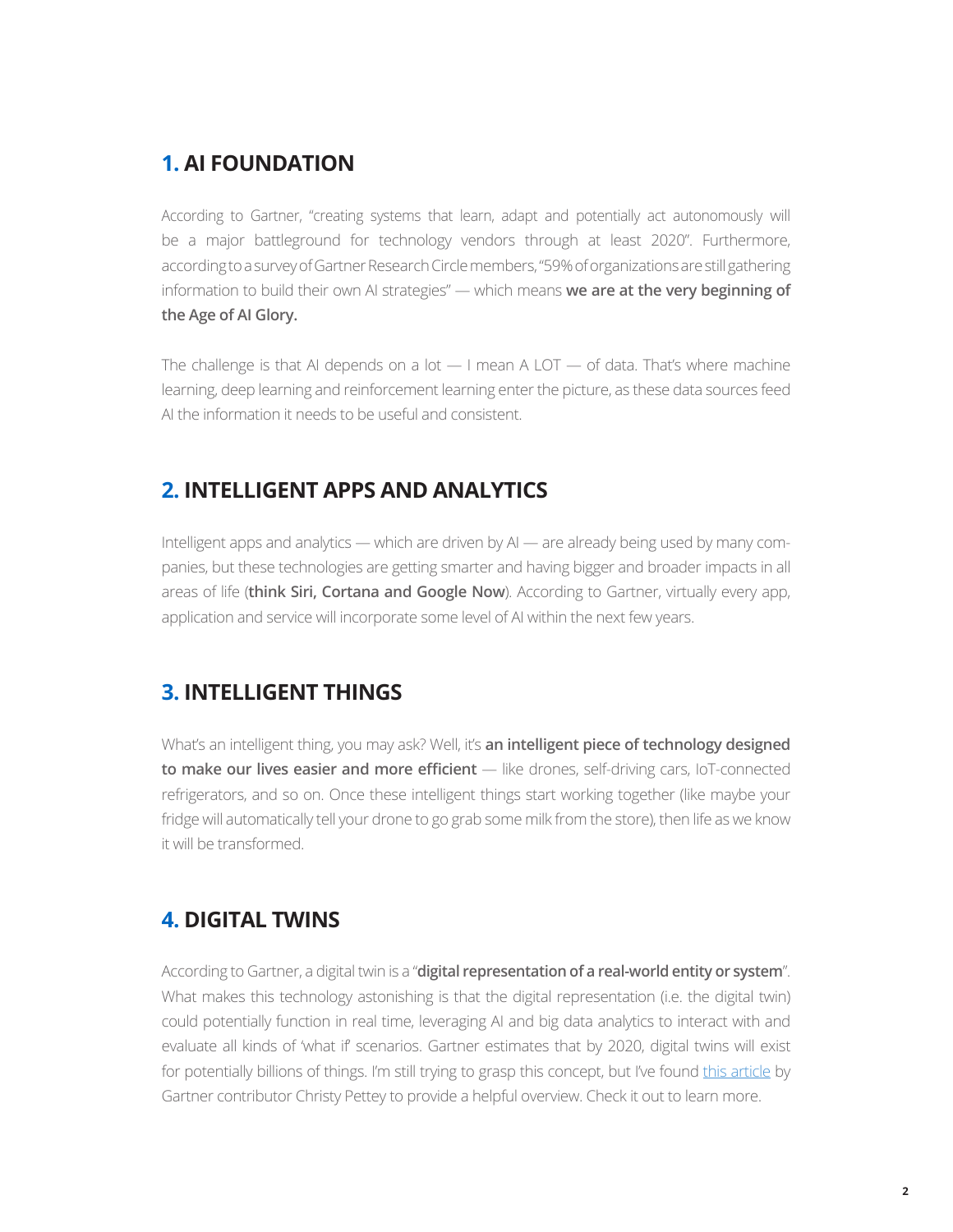### **5. CLOUD TO THE EDGE**

No, "cloud to the edge" isn't the name of a new punk rock group full of hard core geeks. It's a "**computing topology where information processing and content collection and delivery are placed closer to the sources of this information**". The good news is that this model is rapidly driving [new IoT applications.](https://www.gartner.com/smarterwithgartner/what-edge-computing-means-for-infrastructure-and-operations-leaders/) The bad news is that it's also [eating the cloud](https://blogs.gartner.com/thomas_bittman/2017/03/06/the-edge-will-eat-the-cloud/).

#### **6. CONVERSATIONAL PLATFORMS**

Businesses currently use **conversational platforms to connect with customers via vocal command or typing** (e.g. chatbots). However, this AI-driven technology is quickly making its way into the consumer world. According to Gartner, by 2019, 20 percent of an individual's interaction with their smartphone will be through a VPA like Siri or Google Assistant.

#### **7. IMMERSIVE EXPERIENCE**

There are three types of immersive experience technologies: virtual reality (VR), augmented reality (AR), and mixed reality (MR).

- **• VR is often used with body tracking devices to give users a natural feel when they dive into the 3D world**. While it's now primarily used for gaming, experts predict a dramatic increase in the number of businesses that will seek to give their customers an immersive experience.
- **• AR uses many of the same technologies as VR, but with a different end goal in mind: to enhance life experience**. Personally, I can't wait for AR to become mainstream. Can you imagine AR-glasses that give you enhanced information about a thing or a place, just by looking at it?
- MR isn't new, but it's relatively less well-known than VR and AR. It's **a merging of real and virtual worlds to produce new environments and visualizations**, where physical and digital objects co-exist and interact in real-time.